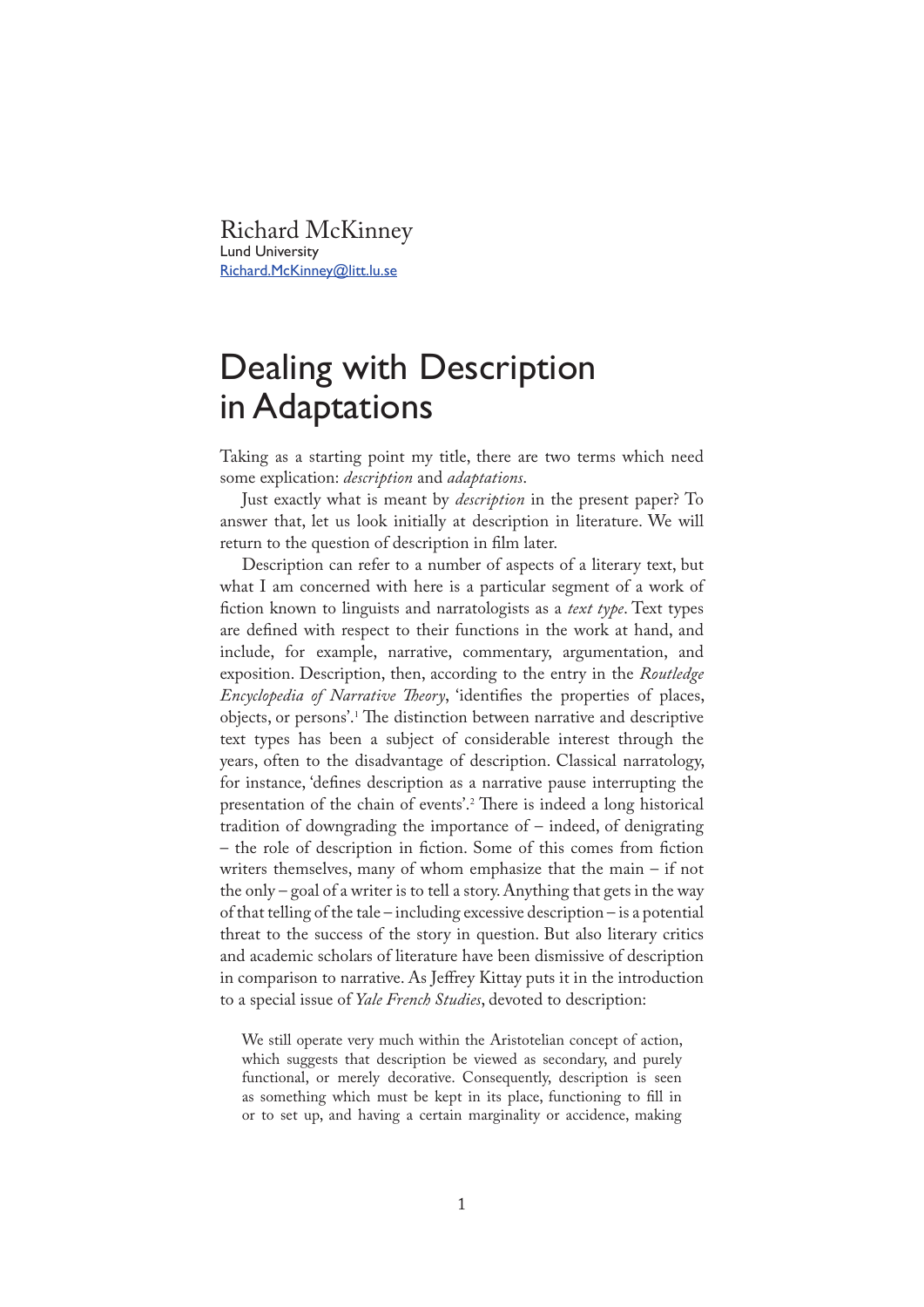it detachable or skippable; otherwise, if it does claim a larger *droit de cité* (as in descriptive poetry of the eighteenth century), it is seen to be uncontrollable or excessive or boring.<sup>3</sup>

One scholar who has *not* placed narration in an aesthetically superior position in comparison to description, who has indeed deliberately called for their mutual importance and dependence upon one another, is Seymour Chatman. In *Coming to Terms*, from 1990, Chatman produced what is still today one of the most relevant scholarly texts on the relationship between these two text types.<sup>4</sup> What he points out – quite correctly – is that there are different kinds of description. And that neither narration nor description are seldom, when examined closely, found in a pure state. He demonstrates and exemplifies the way in which a particular text type can be what he calls 'in the service of' another, so that narrative passages can serve partially descriptive functions, and vice versa. Writing at approximately the same time, Harold F. Mosher, Jr. also emphasizes how the situation is most usefully seen in terms of a continuum stretching from pure narrative, through what he calls 'descriptized' narration, to narratized description, to pure description.<sup>5</sup> And Ruth Ronen has gone so far as to suggest that the division between narrative and descriptive text types is itself an invalid one.<sup>6</sup>

The research in which I am currently engaged focuses extensively on the fictional worlds, or storyworlds, of contemporary literature, television, and cinema. That allows  $-$  or often requires  $-$  me to see things from a somewhat different perspective than is often adopted by narratologists, rhetoricians, and other literary scholars. In this context, description becomes one of the most central, most important of all text types for the creation, understanding, and evaluating of storyworlds, assuming a significance at times as great as  $-$  and sometimes greater than – that of character or plot development. When full consideration is given to the interactions and interrelationships of the various text types – something which has not always been done by critics and scholars – there are interesting and valuable things to be learned.

Before broaching the issue of description in film, let us briefly tackle the question of *adaptations*. An adaptation, in the very restricted sense that I am using the term here, concerns a work of literature which is made into, or serves as the basis for, a motion picture or television program. I will not discuss adaptations in the opposite direction, from screen to printed page. Long dominated by the questions of the fidelity, or faithfulness, of particular adaptations to the literary source material from which they have been developed, adaptation studies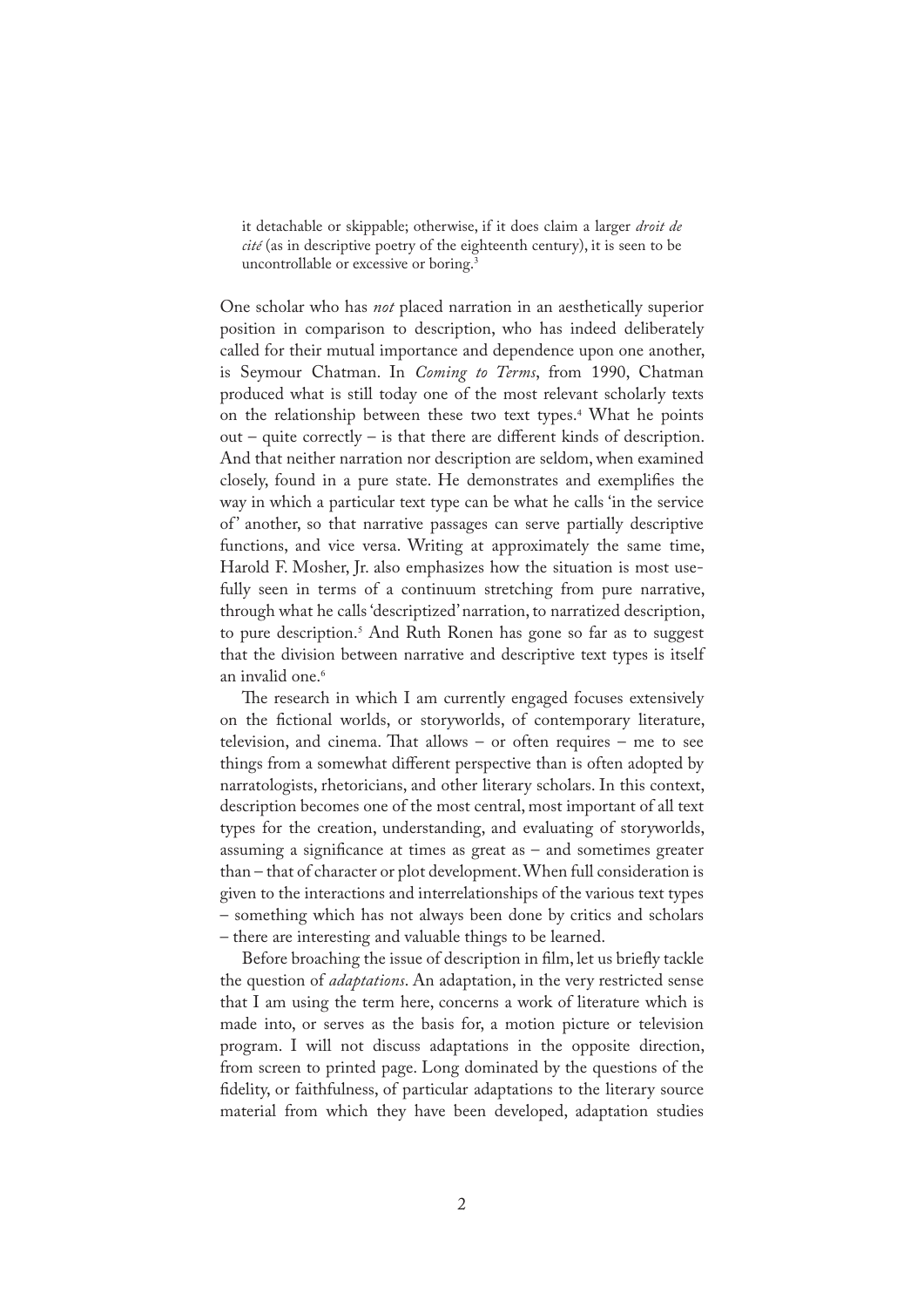have relatively recently begun to ask more complex and sophisticated questions concerning the nature of the adaptation process. While earlier discussions often focused on the 'accuracy' or the 'correctness' of adaptations – thereby automatically, if not always consciously – prioritizing the literary over the cinematic, many present-day students of adaptation are aware of the pitfalls of narrowly-focused fidelity studies. And the days when the film was automatically and always inferior to the novel are, hopefully, past – even though in the popular imagination and non-academic treatments of adaptation, especially journalistic approaches to specific films, the fidelity paradigm remains clearly dominant.

Still (and despite what I myself am saying here) there is a recurring issue of exactly what it is that links a given book with its 'filmatization', what exactly it is that is transferred, conveyed, or – if you will – translated from novel to screen. My own personal view is that this is an issue of both import and sophistication that has not yet been successfully or fully addressed by students of adaptation, whether they be champions or opponents of �delity. It is also, unfortunately, far outside the boundaries of the present paper.

At this point, it is necessary to briefly mention a couple of jointly theoretical and methodological positions adopted concerning conceptual (and terminological) issues that can be summarized like this: cinema is not a language and movies are not texts.

The first of these issues is an old one, seen whenever someone speaks of the 'language of �lm', a phrase which is still commonly-enough heard in both popular and academic contexts. Nonetheless, it seems clear to me that this is simply wrong, because �lm is *not* a language. And, consequently, treating cinema as if it were just another written or spoken language is a mistake.<sup>7</sup>

�e second issue becomes relevant in the use of the term *text type*, which I use quite readily with respect to literature, but which is troublesome when referring to movies. This is because of my perspective on a larger question: I find the widespread use of the term *text* as a general designation not only for literary but also audiovisual works to be highly problematic. Aware that my objections place me in a minority among academics, in this context I can do no better than cite Kamilla Elliott and note agreement with her concerning this terminological (and implicitly conceptual) praxis: 'First, it obviously confuses an interdisciplinary discussion. Second, I join numerous film and visual arts critics in opposing the colonizing application of terminology derived from language and linguistics to film and pictorial arts.<sup>'8</sup> The immediate consequences for the presentation at hand is that I need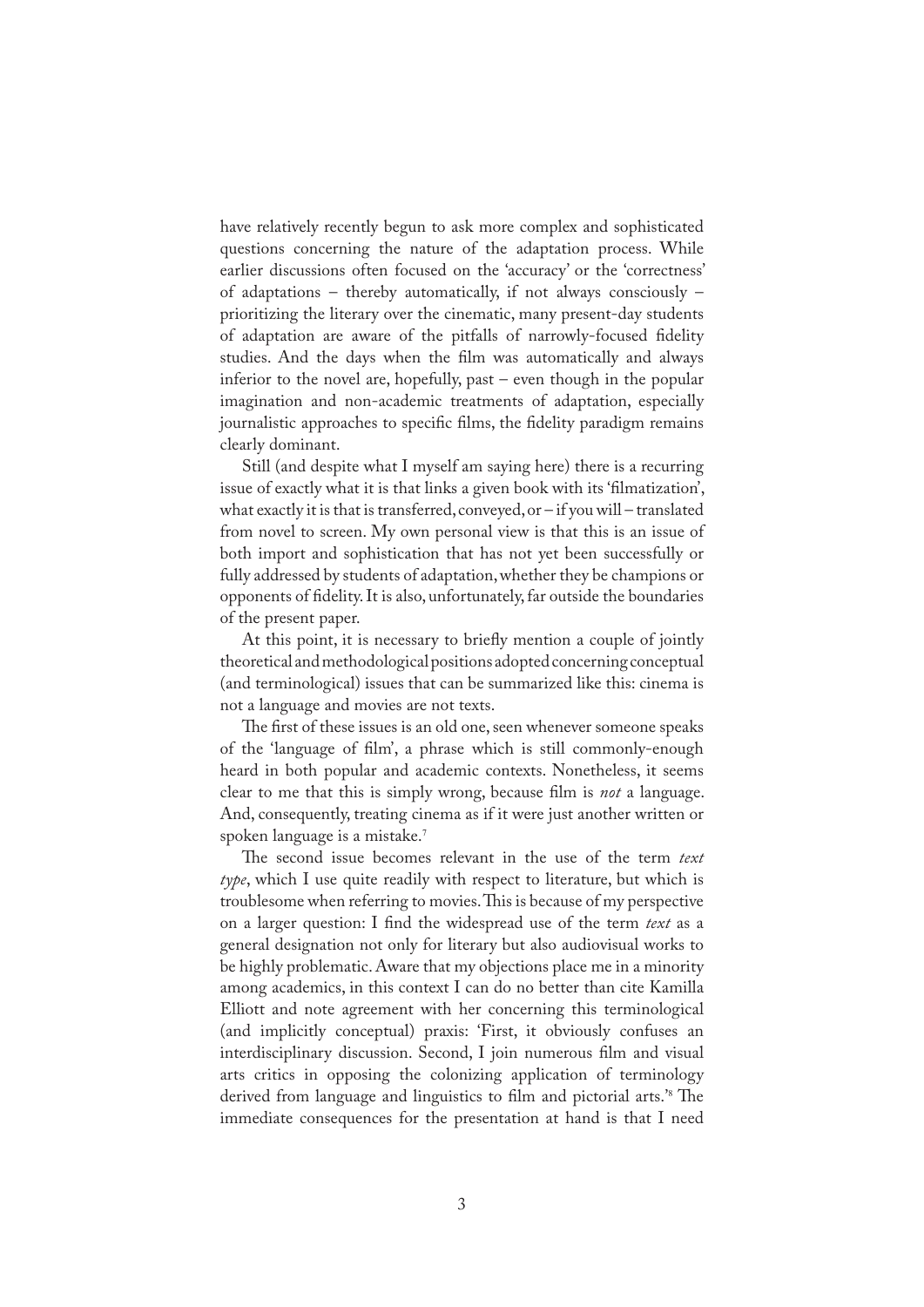another term to designate the functionally-defined sections or segments of a film analogous to text types for literature. These I will call *shot types*, assuming – at least for the present time – that a cinematic shot can be seen as (albeit very) roughly equivalent to a textual segment.

Which brings me (at last) to the question posed, or at least implied, in my title: How do we deal with description in adaptations? One thing which becomes apparent on examination: description cannot simply be transferred from one medium to the other. In fact, there arises immediately the issue of whether description as such exists in film at all.

According to one argument, not only *can* description exist in movies, it is actually *always* present. In fact, segments of a film – the shot types – are functionally multivalent; they are not like text types, which can have (but do not have to, of course) a single – or at least one dominant – functional purpose; �lm shots always function simultaneously on many levels, one of which might be called description. For instance, �lm sequences cannot help but be both temporal and spatial at the same time, so what is sometimes claimed as the distinguishing characteristic of description – its spatiality – has necessarily to share the stage with the built-in temporality of the (appropriately named) *movie*. As Klaus Rieser puts it, 'the descriptive in film generally includes action or at least movement and [...] narrative in film is always also descriptive'.<sup>9</sup> One cannot help but be reminded of Mosher's continuum of literary text types stretching from narrative to description mentioned above, but with �lm it seems that *every* shot is intrinsically descriptive, not just some of them.

One can of course question whether this really should be called *description*. Placing something in front of an audience, on *display*, as it were (the term I prefer for this cinematic phenomenon) is not quite the same as describing it. For me, the concept of description implies more than allowing something to be seen. Implicit in the definition is a feeling that whatever is being described has been chosen, singled out in some manner, for some reason – however subjectively or lightly – as being worthy of special attention. And the description itself also provides a focus on, and attention to, particular – and particularly interesting or important – elements, aspects, or characteristics of what is being described. Some of what I am getting at is captured by the views of Jean-François Marmontel, taken from the eighteenth-century French *Encyclopédie*: 'Description is a figure of thought by development which, instead of simply indicating an object, makes it somehow visible, by lively and animated exposition of its most interesting properties and circumstances.'<sup>10</sup>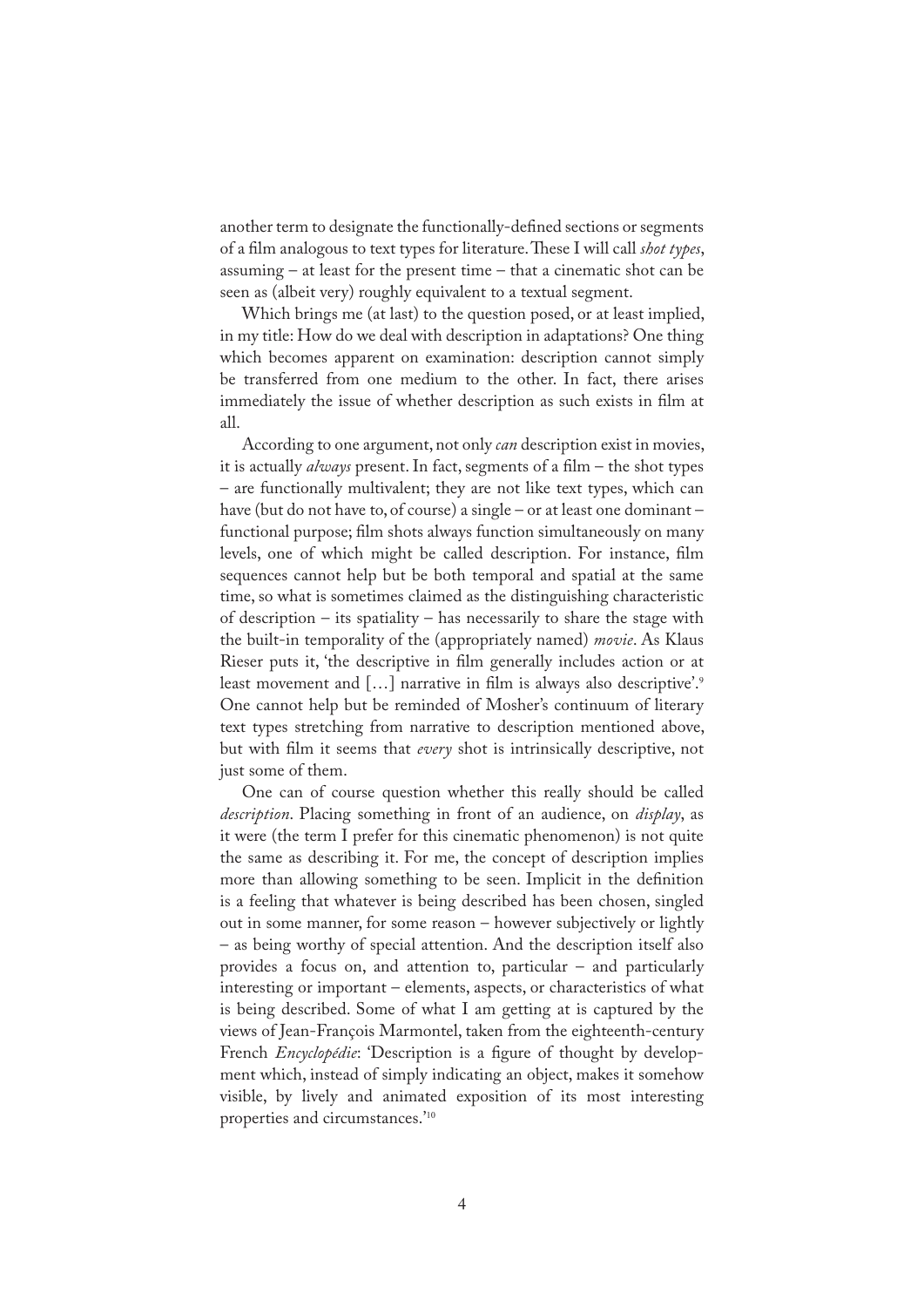However the case may be, what I am interested in in the present context is what can be done with literary description when a story is being adapted to an audiovisual format. One might, at first glance, think that novels whose texts contain a large number of text types which are traditional description might be among the most easily transferred from book to screen. In fact, just the opposite is true: It is my contention that the more explicit and detailed a descriptive passage, segment, or section of a work of written fiction is, the less a filmmaker can (or, indeed, will want to try to) capture or transfer that description onto the screen. More explicit detail, and more detailed descriptions – whether of persons, places, or other aspects of the fictional world – make for greater difficulty in intermedial 'translation'.

Of course, there are some works – most notably those from the fantasy and science fiction genres – whose storyworlds only exist because of the descriptions found in those works. Often there are no real-world referents to the persons and places of fantasy and science fiction, because these fictional elements exist only in the words of the text, and they come into being as the novel is being read, being truly and literally unique to the particular work at hand. When a cinematic storyteller wishes to transfer such imaginary beings, places, and 'things' to an audiovisual medium, then he or she must visualize them; must, in fact, *create* them – in some meaningful sense of that term – so that they can be seen (and, when appropriate, heard) by a movie or television audience. In such cases, it is to the text alone that the cinematic storyteller must turn. Yet even here the descriptions on paper (or computer screen, as the case may be) will be, when it comes to using them for the task of realizing more or less concrete beings or landscapes, far from complete enough to use without significant expansion and extension. However detailed a written description of an alien being, an extraterrestrial planet, a dragon, or a magical castle may be, it will need considerable concretization if and when it is to be transformed into a realistic scene in a motion picture. Perhaps this is one of the reasons why so few of the SF and fantasy novels which provide the most elaborate fictional worlds for their readers have remained unfilmed.

An SF novel which *has* been subject to adaptation is *Dune*, by Frank Herbert.<sup>11</sup> This popular and award-winning book has been adapted twice: the first time over twenty years after its original 1965 publication, as a feature-length film directed and scripted by David Lynch, released in 1984; and, more than fifteen years after that, as a television mini-series under the title *Frank Herbert's Dune*, directed and scripted by John Harrison and first broadcast on the Sci-Fi Channel in the US in December of 2000.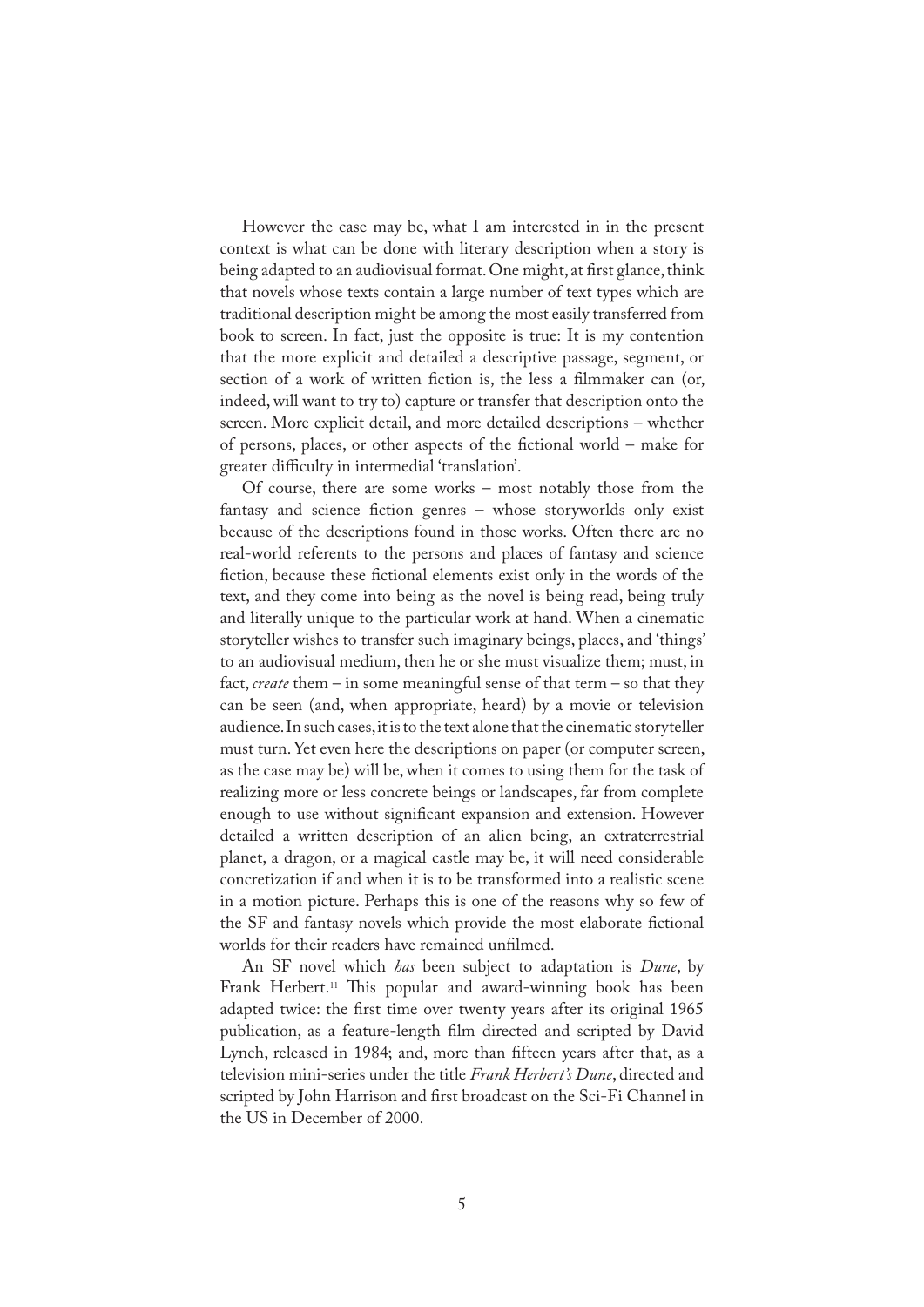*Dune* (the novel) takes place in the far future and tells the story, in some considerable detail, of the sociopolitical machinations of a spacefaring, technologically advanced human civilization which is nonetheless basically feudal in its social, political, and religious structures and values. The novel is set primarily on the extraterrestrial planet Arrakis, known also as Dune because of its arid nature. It is a world covered in deserts and totally without rain or indeed precipitation of any kind. The intricacies of the book's plot, its large cast of characters, and its many themes make it impossible to summarize briefly. Suffice it to say that, with respect to the focus of the present paper, there is a great deal of detail concerning the world of Dune in the novel, from descriptions of the physical landscape and its ecological nature, to the physiology of Arrakis' inhabitants, to the social customs and religious beliefs of the characters. Despite the wealth of detail found in the novel, however, much remains that Herbert did not – indeed could not – describe, and the filmmakers responsible for both audiovisual versions of the story were forced to invent much that was finally seen in cinemas and on television screens. As is noted in the commentary accompanying the DVD of the miniseries, for example, the airships used to move about in the planet's skies, known as ornithopters in the novel, are not described in detail in the book. Therefore, they had to be created by the filmmakers more or less from scratch.

One method for capturing description when developing a �lm from literary material is simply not to translate it at all, but to actually retain (at any rate, some) literary-type descriptions in the film. My example here is *Darkly Dreaming Dexter*, a 2004 novel by Jeff Lindsay,<sup>12</sup> adapted into a television series which was first broadcast in twelve episodes from October through December of 2006 on the Showtime cable TV network in the USA.

*Darkly Dreaming Dexter* is told in first person by its protagonist, Dexter Morgan, a civilian blood spatter specialist who works for the Miami Police Department. He is also a serial killer. But one who displays order and structure in his illegal and – as he himself readily admits – monstrous activities, perhaps even a moral dimension (since the people he kills are all, in one way or another truly 'bad' people). Dexter explains that he is being driven to his actions by what he calls his 'Dark Passenger', an internal voice or compulsion which steers him to commit his crimes; a further complication is the fact that Dexter thoroughly enjoys what he is doing. *Dexter* (the TV show) actually manages to include sections of explicit, literary-type description in its storyworld – by allowing the protagonist, Dexter himself, to provide more or less direct description of what he sees, observes, and knows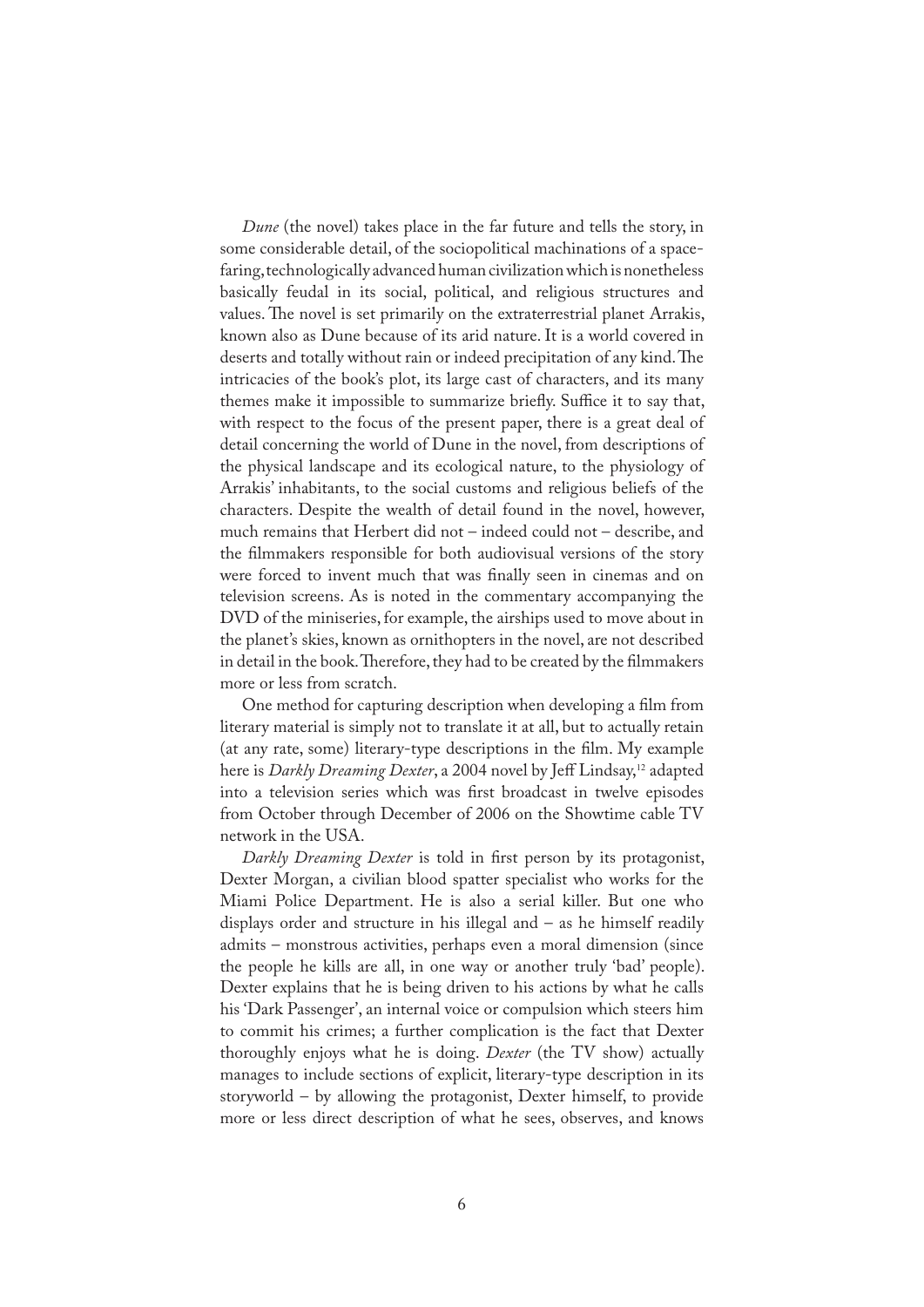through the use of voice-over. His words deliver description to the viewers – and, significantly, to the listeners – of the program. The series can, therefore, combine the advantages of both verbal and visual storytelling to provide greater depth and more information than would have been available to the audience otherwise.

As a �nal example, I turn to Ian McEwan's *Atonement*, <sup>13</sup> which was adapted as a feature film in 2005, directed by Joe Wright, with a screenplay by Christopher Hampton. McEwan's novel is divided into four parts: a long first section which takes place during a single, hot, summer's day at an English country house in the year 1935; a second part unfolds five years later and in it we follow three British soldiers in Europe during the days leading up to the Dunkirk evacuations of World War II; the third section is set in the St. Thomas hospital in London, at approximately the same time as the Dunkirk section; the final, much shorter section, dated 1999, takes place in contemporary England. The film adaptation is similarly divided into four segments, which mirror relatively accurately the temporal divisions of the book.

Obviously, there are a number of things that cinema can do – and which cinematic storytellers are indeed often very keen on doing – which are intrinsically different from what can be done on paper. Some of these have to do with the visual nature of �lm, some with its audio characteristics, not least the use of music. For instance, in the initial scenes of the cinematic *Atonement*, by allowing the camera to follow young Briony Tallis, the story's protagonist, as she moves through the entire house in which she lives, we are given a 'description' of the place and introduced to some of the people found there. In a similar manner, aspects of Dunkirk and the London hospital are conveyed on screen via images, information which necessarily had to be conveyed differently in the novel. One can note, for instance, the introduction of the color red into the section of the �lm set in the hospital only *after* wounded soldiers begin to arrive there. Also, the later intensification of this visual effect by the use of the thick, solid, red drapes which completely surround a dying French soldier, setting him and Briony apart from the rest of the ward – effectively from the rest of the world – could not have been accomplished by purely literary means. Sound is another tool which is not directly available to the novelist. In the segment of the film just mentioned, immediately after the French soldier's death, as Briony walks away from his bedside, the music of Debussy is heard. This particular piece of music has been mentioned to Briony by the soldier, moments before his death – an event reported in the novel and subsequently transferred into the  $film - although$  the actual audio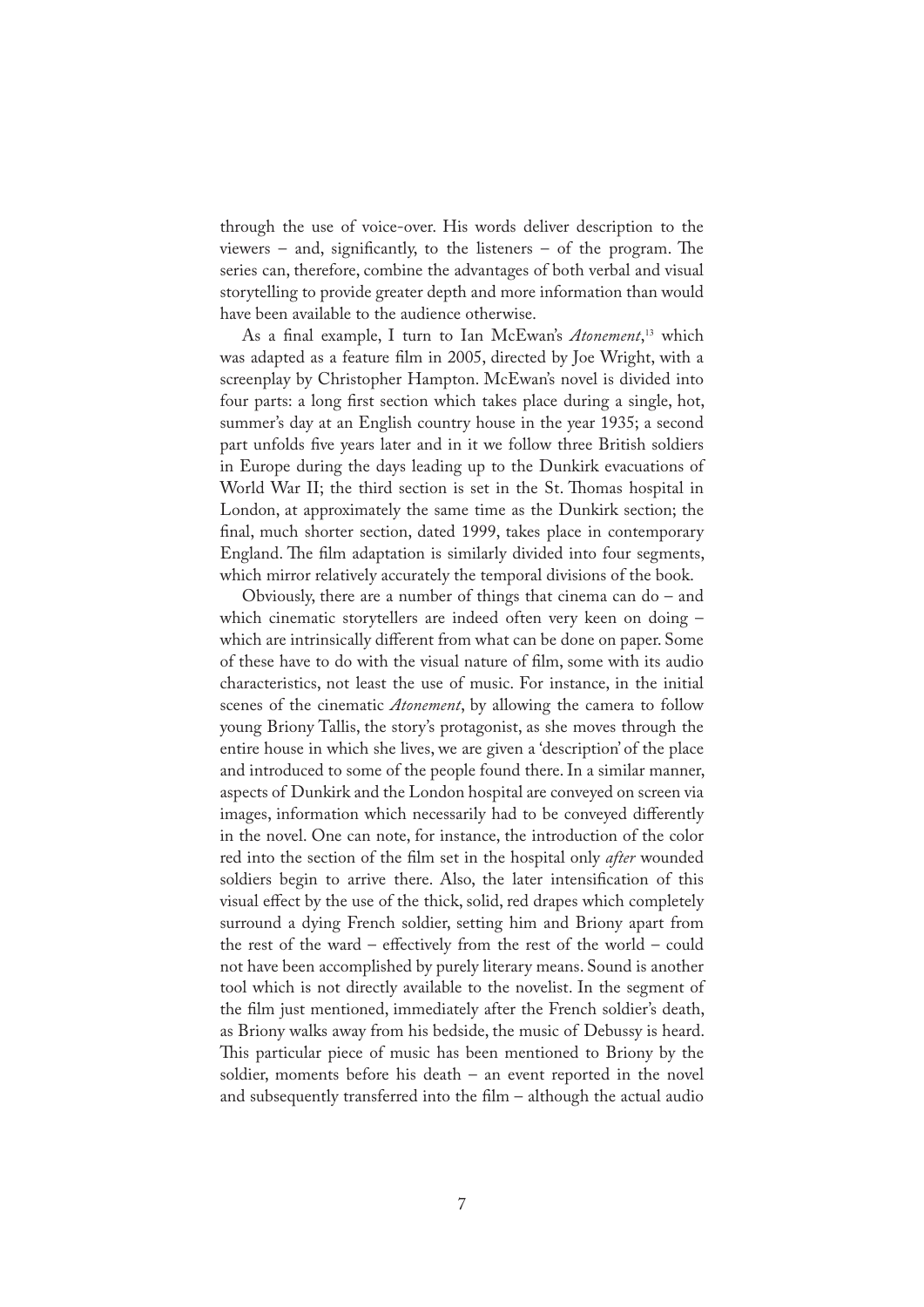reproduction is something which could only have been accomplished in a movie theater, not on the printed page.

Aspects of media-specific differences in descriptions in novel and film are many. In the novel, McEwan often uses his written descriptions to indicate differences between what is apparent at the surface and what one �nds at deeper levels. For example, the Tallis house and grounds appear at first glance to be old, elegant, safe, and secure, but on closer inspection – for which the detailed verbal descriptions provide ample evidence – much of the initial impression turns out to be mistaken. Likewise, the experiences of the men who actually survived the Dunkirk retreat are shown – again via descriptive richness – to differ significantly from official versions of the happenings. In the film, much of this is conveyed using media-speci�c visual and audio techniques.

In conclusion, considering my earlier suggestion of *display* as a better concept than *description* for discussing what we see when watching an audiovisual presentation, let me end with a proposal for how and when description can be said to be present in film. What film *does* describe are the likes of *processes*, or *relationships*. That is to say: film can excel at describing complex, multivalent circumstances, especially those with an important temporal dimension. Examples include phenomena such as the shifting political relationships on Arrakis, the process of survival necessitated by the activities of Dexter Morgan, or the nature of the role of writer assumed by Briony Tallis. Selected aspects of the phenomenon in question are highlighted or become a primary focus. Rather than providing physical details, however, these descriptions are descriptions of more abstract 'things'. We are allowed to more or less explicitly observe (are *shown*, rather than *told*, to use the common shorthand) how relationships develop over time. Process takes center stage, with the temporal dimension becoming at least as important as the spatial, which is otherwise central in many descriptive passages in literature.

Of course, process (usually as depictions of explicit actions, or what is commonly dubbed *narration*) is exactly what we began by discussing – in contrast to description – in literature. And, of course, as noted earlier, narration actually does often turn out to be, to some degree, a kind of 'descriptivized' text. What film captures via display, I am arguing, is the visual and audio concretization – in the relevant elements of a movie or TV program – of processes over time, something which can be justifiably be termed *description*. And it is exactly this kind of description that *can* be discerned on the cinema or television screen.